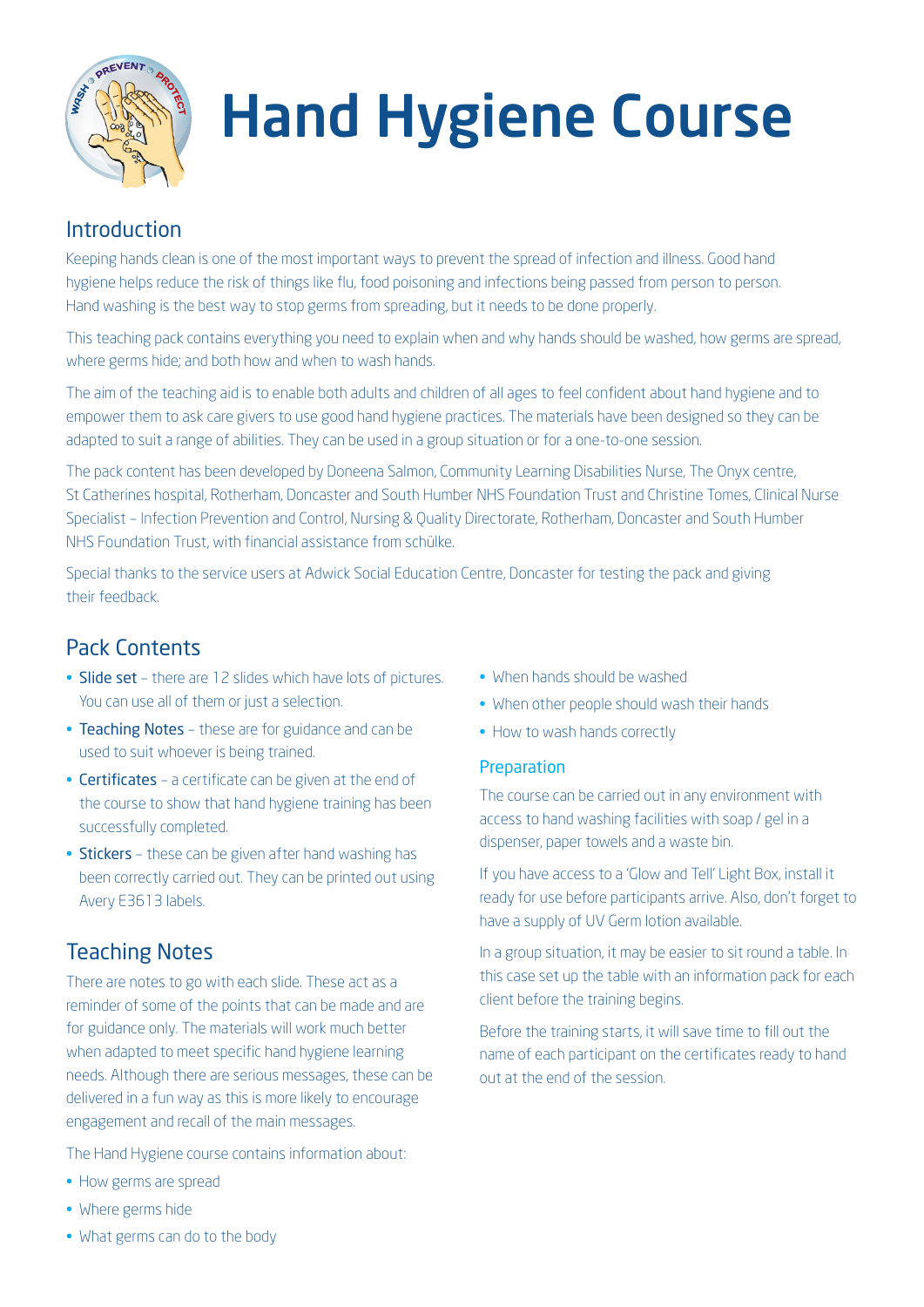

# Slide 1 'Hand Hygiene' course

Give an introduction to the course and explain what will happen during the session.

The course will cover:

- How germs are spread
- Where germs hide
- What germs can do to the body
- When hands should be washed
- When other people should wash their hands
- How to wash hands correctly

In a group environment, ask the participants to introduce themselves and write their name on the front page of the training pack.

# Slide 2 'Did you wash them?'

Ask participants if they have washed their hands today. Ask why they think they need to wash their hands.

Reasons for hand washing include:

- To remove germs
- To make hands clean
- To stop germs from spreading
- To keep you safe
- To keep other people safe

# Slide 3 'How germs are spread'

Look at the diagram showing a dirty hand with arrows pointing to:

- Raw food germs can be spread from raw food like uncooked chicken and fish to the hands, when preparing a meal. If you don't wash your hands after touching uncooked meat, you can spread germs to other uncooked food like salad. Cooking the raw food will kill the germs but they will still live on the uncooked food like salad.
- Animals after petting and touching animals, their food, toys, cages and litter trays, hands should be washed to get rid of the animal germs.
- Cooked food if you don't wash your hands before making food, germs can be passed to those who eat the food you've made.

• Nose, mouth, eyes to hands - germs can spread to your hands by sneezing, coughing or rubbing your eyes, and then passed to other people, if you don't wash your hands.

## Slide 4 'Germ Farm – Wash them!'

Remind participants that germs can hide everywhere on their hands, even though they cant be seen. Ask how do you think they get there?

Some of the reasons may include:

- Touching raw food like meat or fish
- Touching rubbish when you empty the waste bins
- Touching dirty laundry when you put it in the washing machine
- Touching pets
- Touching other people
- Blowing your nose, coughing or sneezing into your hands
- Using the toilet
- Gardening

Before moving onto the next slide, ask 'what do you think germs can do to your body?'.

#### Slide 5 'What germs can do to your body'

Explain that some germs are good - some good germs live inside our tummies to help digest food. but some germs can make us ill.

Ask if anyone has ever been sick, what it feels like and how long it takes to get better.

Give a reminder that germs on our hands can get into our bodies:

- Through our mouths when we put food in with our fingers
- If we rub our eyes
- If we pick our noses
- If we have a sore or cut that we touch or pick
- Ask 'Is it important to wash our hands?'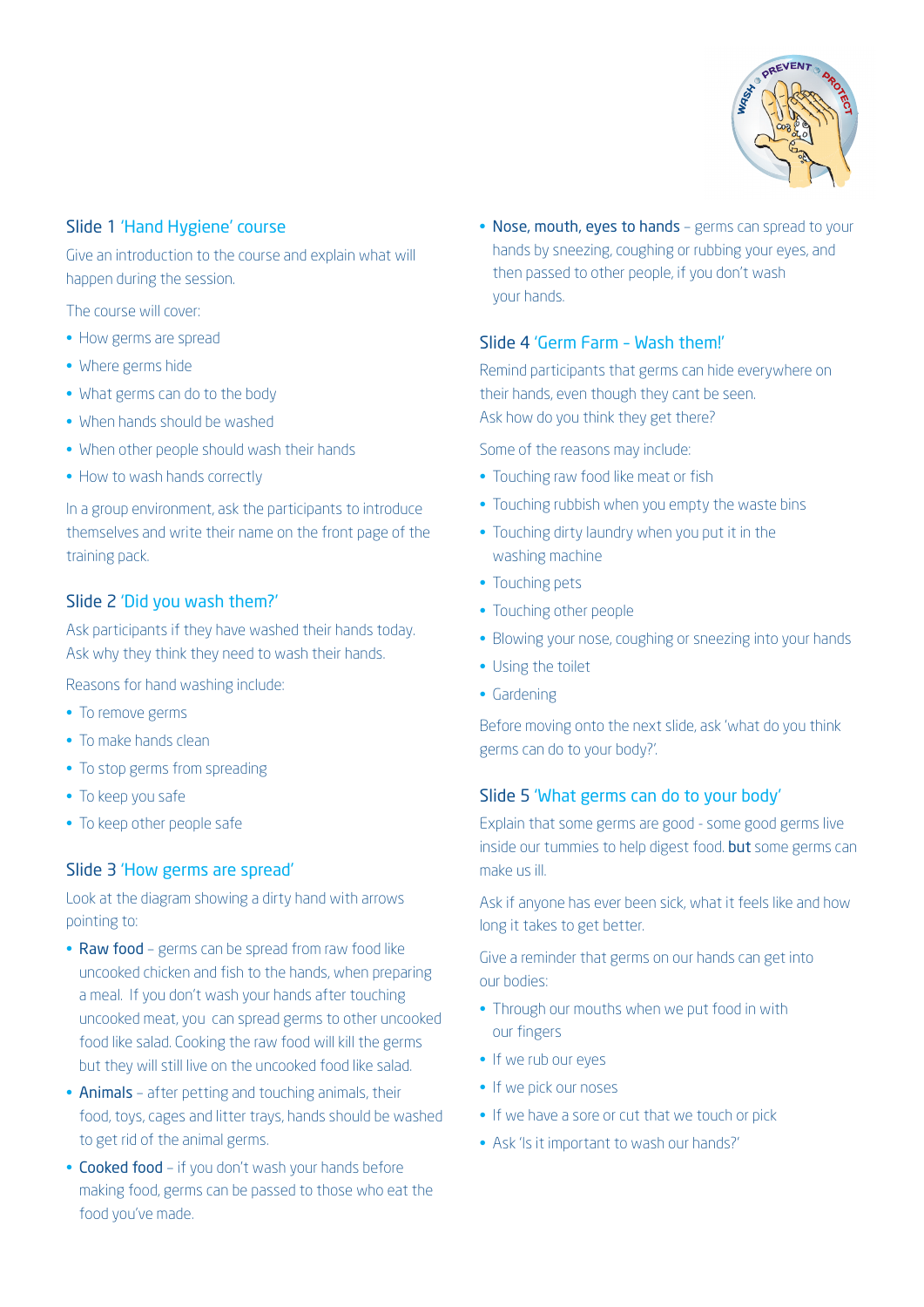

## Slide 6 'When should I wash my hands?'

Ask 'When do you think you should wash your hands?' to encourage discussion.

Go through each point on the diagram:

- Dirty hands always wash your hands if you can see dirt on them.
- Pets after you've touched a pet or its toys or bedding, always wash your hands as animals carry lots of germs which can make people ill.
- Gardening there's lots of germs in the soil, so always wash your hands after gardening. Don't forget to clean under your nails as soil can easily get stuck there.
- Toilet always wash your hands after you've been to the toilet. There are lots of bad germs in your poo which can make you very ill.
- Cooking wash your hands before touching any food. Wash them again if you touch raw meat like chicken or fish.
- Sneezing and coughing when you cough or sneeze into your hands don't forget to wash the germs away or they'll keep getting back into your body and make you ill again. If you don't wash your hands after sneezing and coughing, you could also pass the germs on to someone else and make them ill.

#### Slide 7 'Help prevent germs keep safe!'

Introduce the idea of asking other people to wash their hands before giving help, care or preparing food.

Ask 'have you ever asked anyone to wash their hands?'

Then ask who they think they should ask to wash their hands.

The list could include:

- • Nurse
- Doctor
- • Dentist
- Care giver
- Anyone preparing food

Reiterate that it is ok to ask carers / people preparing food to wash their hands.

# Slide 8 'When should I ask other people to wash their hands?'

The aim of this slide is to help make a distinction between care-giving and social contact or contact with food. Hand washing is always essential before any sort of care giving, but it is not necessary in many social situations.

Ask: 'When should other people should wash their hands?'

Make a clear distinction between social contact like sitting having a chat with a friend (when hands don't need to be washed) and care-giving contact or people preparing food (when hands do need washing).

#### Slide 9 & 10 'Help Prevent Germs'

This part of the session can make use of a 'Glow and Tell' Light Box to reinforce correct hand washing techniques, or it can be carried out using hand washing facilities alone.

As participants are required to each wash their hands under supervision, it can be useful to give those waiting something to do. A 'Spot the Difference' sheet is included in this pack and can be used to fill in the time while waiting.

Clearly demonstrate the stages of hand washing, pointing to the diagrams in these two slides.

If using a Glow Box, explain exactly what will happen.

Invite each participant to come and try out their hand washing technique.

## Slide 11 'Spot the difference'

Ask participants to circle the differences between the two cartoons whilst waiting for their turn at hand washing. Varying degrees of difficulty can be found in spotting the differences to cater for a range of abilities.